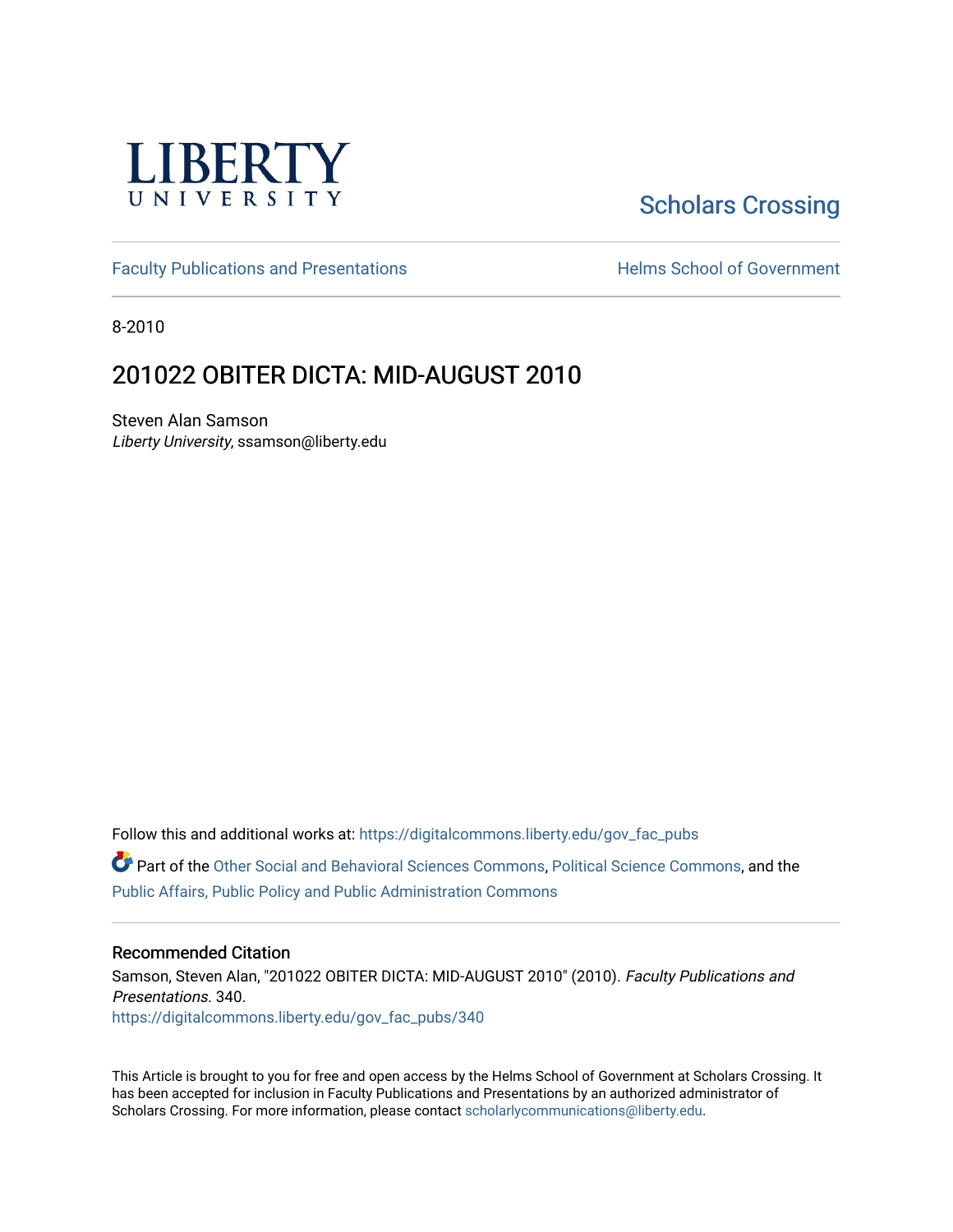## **201022 OBITER DICTA: MID-AUGUST 2010 Steven Alan Samson**

## **Thursday, August 12**

[http://www.washingtonexaminer.com/opinion/blogs/beltway-confidential/what-70](http://www.washingtonexaminer.com/opinion/blogs/beltway-confidential/what-70-years-of-economic-central-planning-hath-wrought-for-housing-100572859.html) [years-of-economic-central-planning-hath-wrought-for-housing-100572859.html](http://www.washingtonexaminer.com/opinion/blogs/beltway-confidential/what-70-years-of-economic-central-planning-hath-wrought-for-housing-100572859.html)

In "What 70 Years of Economic Central Planning Hath Wrought for Housing," David Freddoso comments on a *USA Today* analysis of the state of the housing market.

"Freddie and Fannie, with their government backing, allowed the proliferation of 30-year, fixed-rate mortgages — a product that lenders would otherwise shun. Reason: Long-term, fixed-rate loans struggle in any interest rate scenario. If rates rise, banks are squeezed, because their revenue remains fixed even though they have to pay more for deposits and other funding. If rates fall, homeowners refinance. 'No rational market participant is going to bear that risk.'" The interest rates on such mortgages have hit a new low at 4.4%.

## **Friday 13**

[http://townhall.com/columnists/MattTowery/2010/08/13/america\\_free\\_falling/page/fu](http://townhall.com/columnists/MattTowery/2010/08/13/america_free_falling/page/full)  $11$ 

In "America Free Falling," Matt Towery contends that we are in an economic depression. The tripwire for the Great Depression was the nearly 60% tariff that was imposed under the Smoot-Hawley Act in 1930. Decades of irresponsible borrowing and lending by an increasingly bloated federal government are catching up with us this time around. But once again the consequences are the same. The economy is shutting down because of fear.

"The Federal Reserve has come out with the news that more than \$1.8 trillion in capital is sitting idle because businesses are too uncertain about the economic and government-regulatory future to risk putting their money on the line by investing it."

A plummeting stock market and growing public dismay with the ruling party are indicative of a loss of confidence as recovery seems to recede further from reach. Unfortunately, gridlock, rather than budgetary retrenchment, is a more likely electoral outcome after November, even if, and perhaps especially, if Republicans take control of both houses of Congress. The road to financial health requires a carefully planned and systematic reversal of much recent legislation and a carefully planned and systematic dismantling of much of the Administrative State.

Three decades ago, Ronald Reagan promised to dismantle two cabinet-level departments, Education and Energy. Today, nearly three decades after the publication of *A Nation at Risk*, American education is in a tail spin. Recent additions to the critical literature include Diane Ravitch's *The Death and Life of the Great American School System*, Robert Weissberg's *Bad Students, Not Bad Schools*, and Craig Brandon's *The Five Year Party*. In "America's Ruling Class,"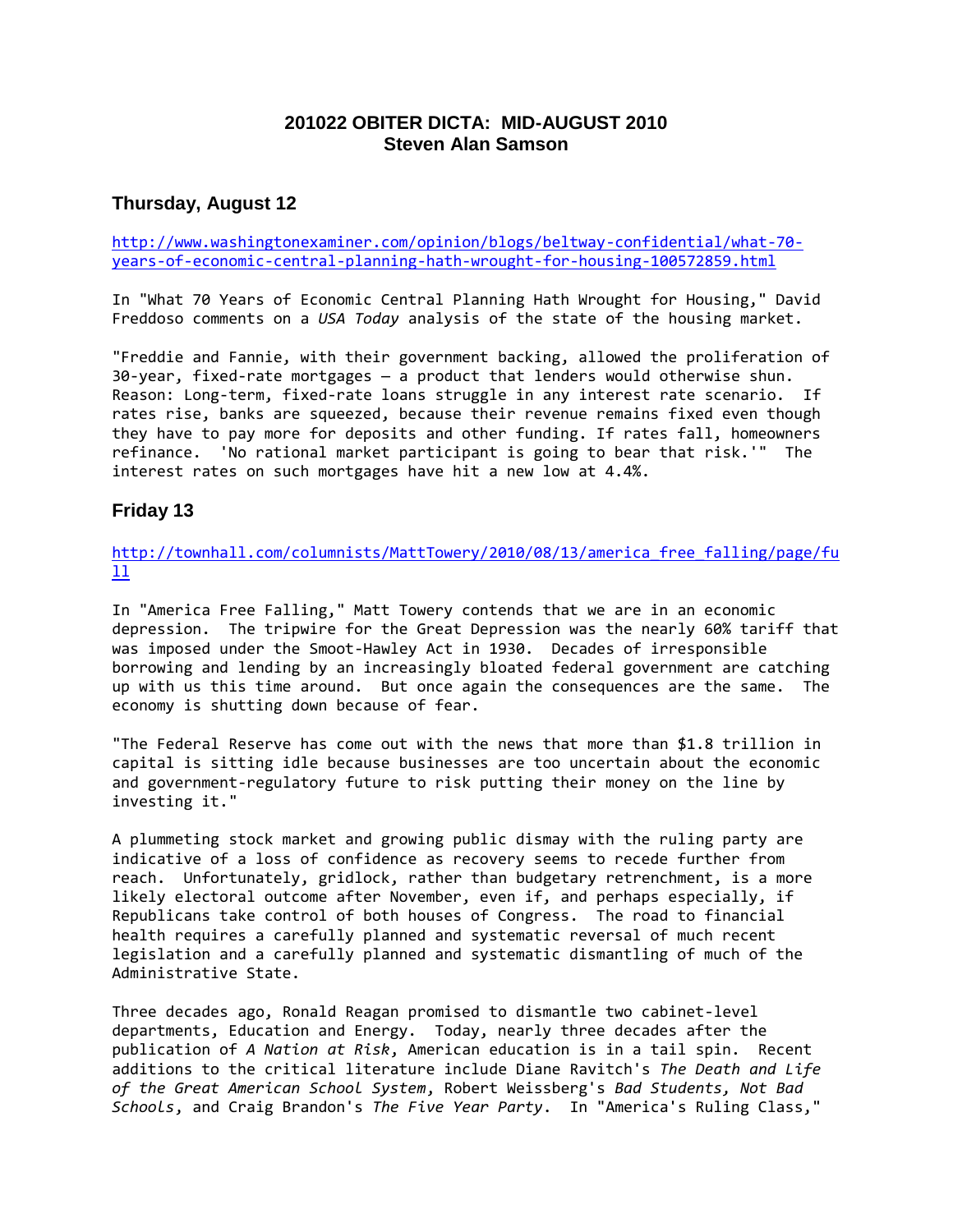Angelo Codevilla describes as clearly as anyone the entitlement mentality that today riddles the political establishment and that, Midas-like, turns the social and cultural fabric into something resembling Swiss cheese. We are becoming the first ADHD nation.

Unless we can restore the kind of federalism and strong local governance with which the United States began, the insolvency of the federal government and many of the states will drag down the entire country. Like Slovakia, which does not want to prop up larger and richer states like Greece, much of our own country deeply resents the profligacy of those who continue to control the purse strings. Yet without statesman-like leadership, we are likely to see the free fall resume and to continue.

<http://www.firstthings.com/blogs/spengler/2010/08/12/the-great-muslim-disconnect/>

David P. Goldman takes note of the president's Ramadan message in "The Great Muslim Disconnect." The problem is a fundamental cultural divide that too many would ignore at our peril.

"Americans don't know why they don't like Islam, but they can detect a radical difference in outlook between a religion that emphasizes collective identity and obedience, and their own civic religion founded on the Jewish and Christian belief in the sanctity of the individual. For all the relativizing tilt of the news media, they have seen enough of Muslim anger at America to realize that most Muslims don't really like us. The Stan Greenberg polling organizations show 57% of Americans pro-Israel and only 7% pro-Palestinian."

In *National Review* for August 16, Claire Berlinski, who resides in Istanbul, makes the case why the West should "Ban the Burqa." Her reason is simple: "The path from veiling to the practice of killing unveiled women is not so meandering as you might think." [http://www.nationalreview.com/articles/243587/ban-burqa](http://www.nationalreview.com/articles/243587/ban-burqa-claire-berlinski)[claire-berlinski](http://www.nationalreview.com/articles/243587/ban-burqa-claire-berlinski)

[http://www.washingtonpost.com/wp](http://www.washingtonpost.com/wp-dyn/content/article/2010/08/12/AR2010081204918.html)[dyn/content/article/2010/08/12/AR2010081204918.html](http://www.washingtonpost.com/wp-dyn/content/article/2010/08/12/AR2010081204918.html)

Rep. Paul Ryan explains his road map to save Medicare.

[http://pajamasmedia.com/blog/at-doj-military-voting-rights-hang-in-the](http://pajamasmedia.com/blog/at-doj-military-voting-rights-hang-in-the-balance/?singlepage=true)[balance/?singlepage=true](http://pajamasmedia.com/blog/at-doj-military-voting-rights-hang-in-the-balance/?singlepage=true)

A Department of Justice whistleblower notes how twelve states are trying to evade a law that would require that absentee ballots be sent to military personnel much earlier than the 30-day turnaround that had prevailed prior to last year and which resulted in 18,000 military ballots not being counted in 2008.

#### **Saturday 14**

<http://www.debka.com/article/8969/>

DEBKAfile contends that Israel suffered a setback in Azerbaijan when Iransponsored terrorists were released to Iran through a prisoner swap.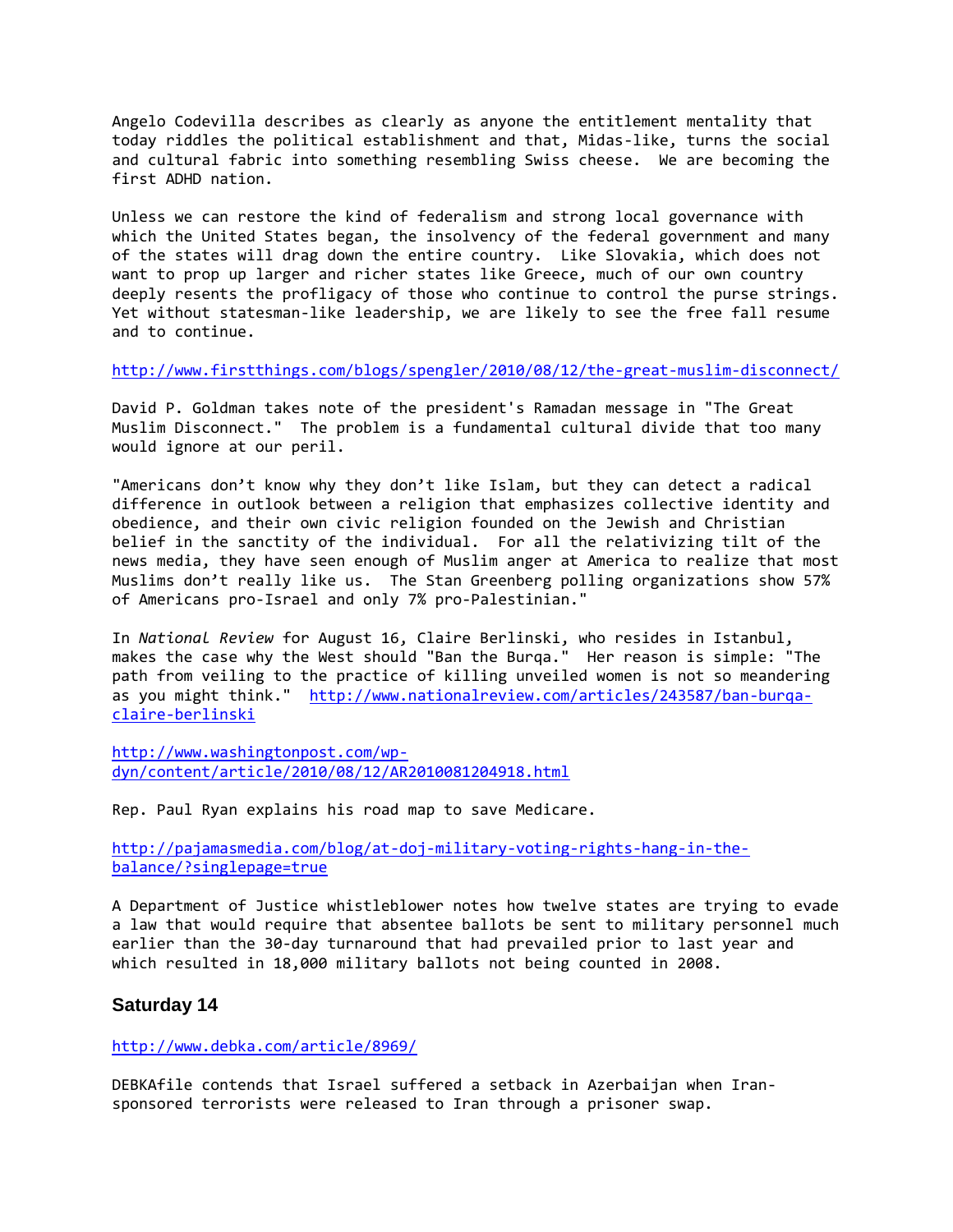[http://www.thenewatlantis.com/publications/the-unique-worth-of-an-individual](http://www.thenewatlantis.com/publications/the-unique-worth-of-an-individual-human-life)[human-life](http://www.thenewatlantis.com/publications/the-unique-worth-of-an-individual-human-life)

In "The Unique Worth of an Individual Human Life," Leon Kass pays tribute the life of his mentor, Paul Ramsey, and his pioneering work in the field of bioethics. I first encountered Ramsey's work while pursuing my wide-ranging research on the impact of science and technology on modern society in the early 1970s.

"The men of science who then wrote on bioethics were largely mush-headed, softhearted utopians, trusting in an invisible hand of progress more providential than God Almighty. And here was Ramsey, a professed man of faith, who could reason better than them all, and, moreover, was not afraid of being found unpopular."

#### [http://www.city-journal.org/2010/20\\_3\\_european-conscience.html](http://www.city-journal.org/2010/20_3_european-conscience.html)

Much as Pierre Manent did in his essay "Current Problems in European Democracy," Pascal Bruckner reflects on "Europe's Guilty Conscience." Daniel Pipes drew on Bruckner in April for his article "In Europe, Remorse Has Turned to Masochism," which would be a good title for this piece, as well. What Codevilla explained at length about "America's Ruling Class," Bruckner reveals about European selfloathing in short. He concludes:

"Penitence is finally a political choice; it is to choose an abdication that in no way immunizes us against mistakes. Fear of repeating yesterday's errors makes us too indulgent of contemporary outrages. By preferring injustice to disorder, the Old World risks being swept away by chaos, the victim of a renunciation mistaken for wisdom." Like European leaders, our ruling class similarly wishes to renounce the American past and render our country "post-historical."

"We long thought that Europe was the future of Switzerland. But what if the opposite were true? What if Switzerland is the future of Europe—-what if we are threatened by Helvetization? In that case, our continent, aging and in decline, would be reduced to a high-class sanatorium--ready to be dismembered piece by piece by all predators and to renounce its freedom to gain just a little more quiet and comfort." This is why we must listen to Claire Berlinski when she proposes to ban the burqa. We must embrace the liberty for which our forebears fought and reject the blissful forgetfulness and servility of the Lotos-Eaters.

[http://www.washingtonexaminer.com/opinion/columns/OpEd-Contributor/Dore-Gold-](http://www.washingtonexaminer.com/opinion/columns/OpEd-Contributor/Dore-Gold-Israel-and-the-issue-of-the-1967-borders-100680384.html)[Israel-and-the-issue-of-the-1967-borders-100680384.html](http://www.washingtonexaminer.com/opinion/columns/OpEd-Contributor/Dore-Gold-Israel-and-the-issue-of-the-1967-borders-100680384.html)

Israel's former UN ambassador, Dore Gold, discusses the armistice line of 1949 and why it was never regarded as a permanent boundary or even a prospective one.

#### **Sunday 15**

[http://www.americanthinker.com/2010/08/american\\_muslims\\_debate\\_loyalt.html](http://www.americanthinker.com/2010/08/american_muslims_debate_loyalt.html)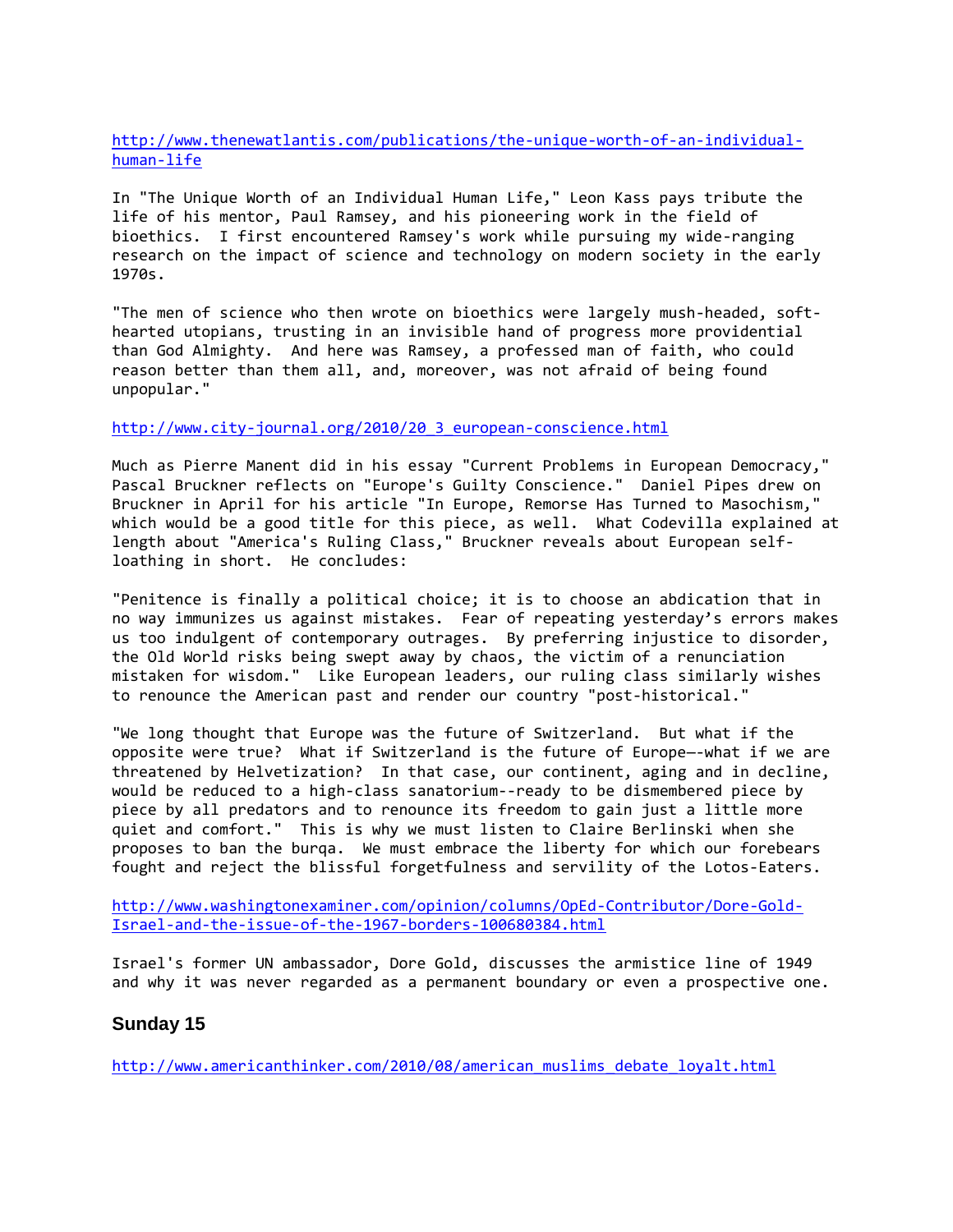In "American Muslims Debate Loyalty to America," Eileen Toplansky cites an editorial by Paul Sperry on the proliferation of American-born jihadists and a study by MEMRI of rulings by American Muslim jurists. As Toplansky concludes:

"The jihadists are intent upon the destruction of this country. If moderate Muslims do exist, then it behooves them to fight the American traitors among us. If American Muslims continue to reflect a conflicted relationship with their country of birth, putting Islam above all else, then other Americans will rightly conclude that a civil war is upon us – one that al-Qaeda is steadfastly perpetrating."

## **Monday 16**

[http://pajamasmedia.com/blog/is-turkey-using-chemical-weapons-against-the](http://pajamasmedia.com/blog/is-turkey-using-chemical-weapons-against-the-kurds/?singlepage=true)[kurds/?singlepage=true](http://pajamasmedia.com/blog/is-turkey-using-chemical-weapons-against-the-kurds/?singlepage=true)

Soeren Kern discusses evidence of chemical attacks against Kurds by Turkey.

## **Tuesday 17**

http://www.americanthinker.com/2010/08/the main thing.html

Vasko Kohlmayer summarizes the bad news about our fiscal crisis. He has no good news to offer.

<http://hamptonroads.com/node/565575>

According to a federal judge, the act of firing upon a US Navy vessel does not of itself constitute an act of piracy.

<http://online.wsj.com/article/SB10001424052748704111704575355311122648100.html>

I sympathize with the writer of "The Perils of "wannabe Cool' Christianity." Phoniness of any sort in the church contributes to the high dropout rate. But some of these "hipster" examples cross the line from venial to deadly sins. This is the sort of worldliness that entices, entraps, and puts people into bondage. I have used David Kupelian's *The Marketing of Evil* in class. This term I will have students read the opening chapter of How Evil Works. As in all else: *Caveat emptor*. Vance Packard's *The Hidden Persuaders* and *The Status Seekers* are as relevant as ever.

<http://www.debka.com/article/8973/>

It appears that the Bushehr reactor has been suffering from a rash of UFO attacks.

### **Wednesday 18**

[http://townhall.com/columnists/TerryJeffrey/2010/08/18/fix\\_the\\_constitutional\\_fal](http://townhall.com/columnists/TerryJeffrey/2010/08/18/fix_the_constitutional_falsehoods_congress_carved_into_the_capitols_marble/page/full) [sehoods\\_congress\\_carved\\_into\\_the\\_capitols\\_marble/page/full](http://townhall.com/columnists/TerryJeffrey/2010/08/18/fix_the_constitutional_falsehoods_congress_carved_into_the_capitols_marble/page/full)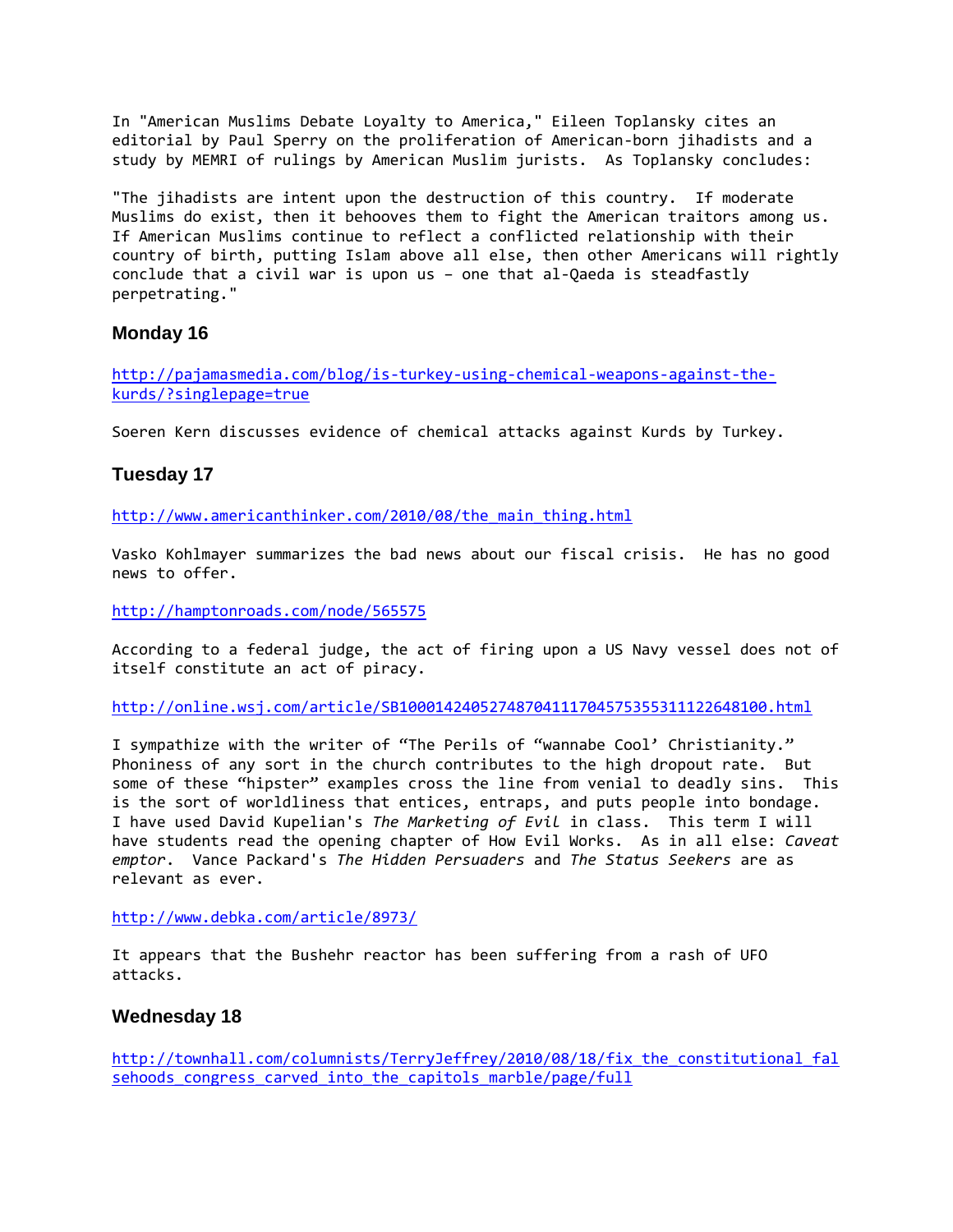The U.S. Capitol Visitors Center embraces the notion of a Living Constitution that makes it a vanguard of Progressivism: a Constitution of Powers as opposed to a Constitution of Limitations. Terry Jeffrey cites Thomas Jefferson to the contrary: "To take a single step beyond the boundaries thus specially drawn around the powers of Congress, is to take possession of a boundless field of power, no long susceptible of any definition."

The elliptical emendations of the Constitution's text carved into the marble walls are reminiscent of the living, pig-inspired constitution that governed George Orwell's *Animal Farm*.

### **Thursday 19**

[http://www.americanthinker.com/2010/08/the\\_gops\\_lost\\_brand.html](http://www.americanthinker.com/2010/08/the_gops_lost_brand.html)

Randall Hoven wants to bring back the Republican brand, which still meant something as recently as ten years ago. Let the spendthrifts run as Democrats.

[http://www.nytimes.com/2008/05/12/opinion/12luttwak.html?\\_r=2&pagewanted=print](http://www.nytimes.com/2008/05/12/opinion/12luttwak.html?_r=2&pagewanted=print)

According to Edward Luttwak, writing two years ago during the presidential race, Obama's status as a Muslim apostate was the issue of greatest significance to the Muslim world. Public uncertainty about the president's religious profession is beside the point because it assumes that religious identity is subjective in nature. Not so with Islam. It is more like a status than a contract.

## **Friday 20**

http://townhall.com/columnists/DianaWest/2010/08/20/mosque initiative giving me b [ad\\_dreams/page/full](http://townhall.com/columnists/DianaWest/2010/08/20/mosque_initiative_giving_me_bad_dreams/page/full)

Diana West, the author of *Death of the Grown-up*, is troubled by the prospect a spreading of Shariah culture in our own country as more Islamic expectations are adopted into our political and cultural institutions.

"What would expanding Shariah mean here? More halal-butchered livestock leading, as in Europe, to halal-only menus? More midnight football practice during Ramadan? More sex-segregated swimming pools? More incitement to jihad in 'radical' mosques? More 'apostates' living in fear? More self-censorship, I mean 'respect,' when it comes to discussing Islam?"

"An excellent benchmark of Shariah's remarkable and, think of it, post-9/11 progress is that none of the above manifestations of Islamic law – all designed to sync society with Islamic practice – are shocking to us. Indeed, marital rape, permissible in Shariah culture wherever it spreads, got a "religious" pass from a New Jersey judge last month (overturned by an appellate court). Death by stoning, however, still seems to take everybody's breath away as those who read about last weekend's Taliban stoning in Afghanistan, I hope, would agree."

<http://www.debka.com/article/8983/>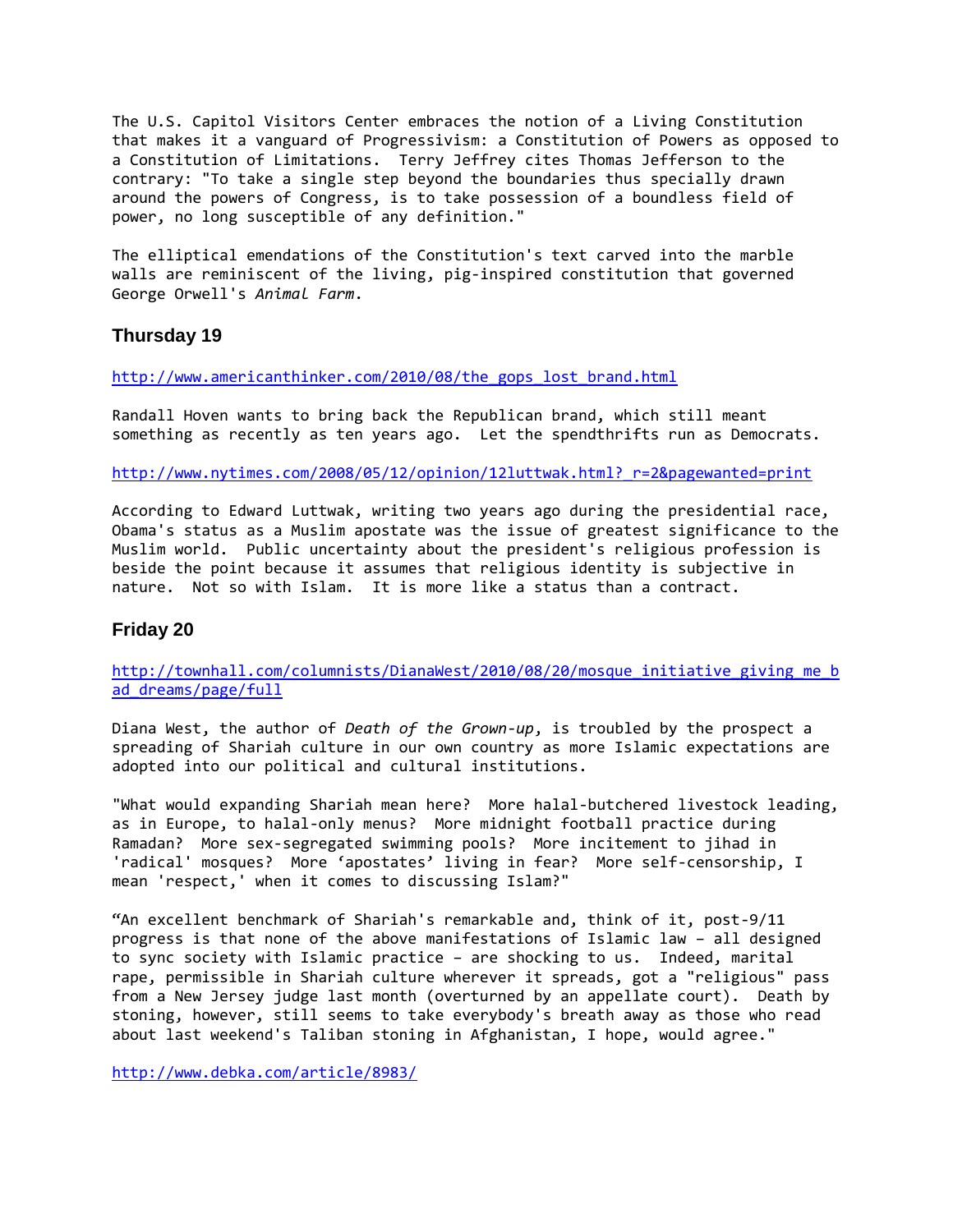It is tomorrow in Israel and Iran – the day the fuel rods are supposed to be inserted into the Bushehr reactor. It is the deadline that John Bolton gave for military action. Anthony Cave Brown wrote about a *Bodyguard of Lies* during the Second World War that ended up deceiving even the deceivers. Who knows the score today?

[http://www.bigquestionsonline.com/columns/phillip-longman/demography-and](http://www.bigquestionsonline.com/columns/phillip-longman/demography-and-economic-destiny)[economic-destiny](http://www.bigquestionsonline.com/columns/phillip-longman/demography-and-economic-destiny)

Phillip Longman describes the approaching demographic winter and its economic consequences.

"Over the next 40 years, according to the UN, world population will grow from 6.9 billion to 9.1 billion, which may sound like more of the same robust growth that we saw throughout the 20th century. But this will be a very different kind of population growth from anything humankind has seen before. The rate of growth is perpetually diminishing toward zero, and more than half of the remaining increase in population (56 percent) will be among people over  $60 -$  among people, that is, who have already been born."

"This may seem impossible, but when calculating population growth, declining death rates are just as important as rising birthrates."

We had better hold on tight because we are riding the whip's lash.

#### **Saturday 21**

[http://pajamasmedia.com/blog/barry-goldwater-and-the-ground-zero](http://pajamasmedia.com/blog/barry-goldwater-and-the-ground-zero-mosque/?singlepage=true)[mosque/?singlepage=true](http://pajamasmedia.com/blog/barry-goldwater-and-the-ground-zero-mosque/?singlepage=true)

Abraham H. Miller gives an excellent summary of the general attitude of America's ruling class – what Roger Scruton calls "the culture of repudiation" – as it is revealed in the "Ground Zero mosque" controversy. It is not so much the controversy itself that should give us pause as should the underlying assumptions of our post-American *rois fainéants*.

"The extreme left of the Democratic base hates America as it hates itself. It demeans those who fight and die to defend our freedoms and it exalts those who would destroy us. In academia, anti-American radicals like Bill Ayers and Bernadine Dohrn find easy access to employment, while Vietnam veterans had to hide their service from the scrutiny of the faculty hiring committees. How else does one explain the unholy and unfathomable alliance between the self-proclaimed progressives and Islam, one of the most reactionary forces on the planet? Hatred, as Eric Hoffer noted, is indeed the great unifier of social movements."

Perhaps what we have here is a bit of burqa-envy.

[http://www.dailymail.co.uk/news/worldnews/article-1304465/The-men-golden-guns-](http://www.dailymail.co.uk/news/worldnews/article-1304465/The-men-golden-guns-Mexican-museum-displays-vulgar-array-weaponry-confiscated-drug-lords.html)[Mexican-museum-displays-vulgar-array-weaponry-confiscated-drug-lords.html](http://www.dailymail.co.uk/news/worldnews/article-1304465/The-men-golden-guns-Mexican-museum-displays-vulgar-array-weaponry-confiscated-drug-lords.html)

Here are some pictures of gold-plated weapons and other captured narco-kitsch, including a piece belonging to Comandante Tiburon of the Gulf cartel.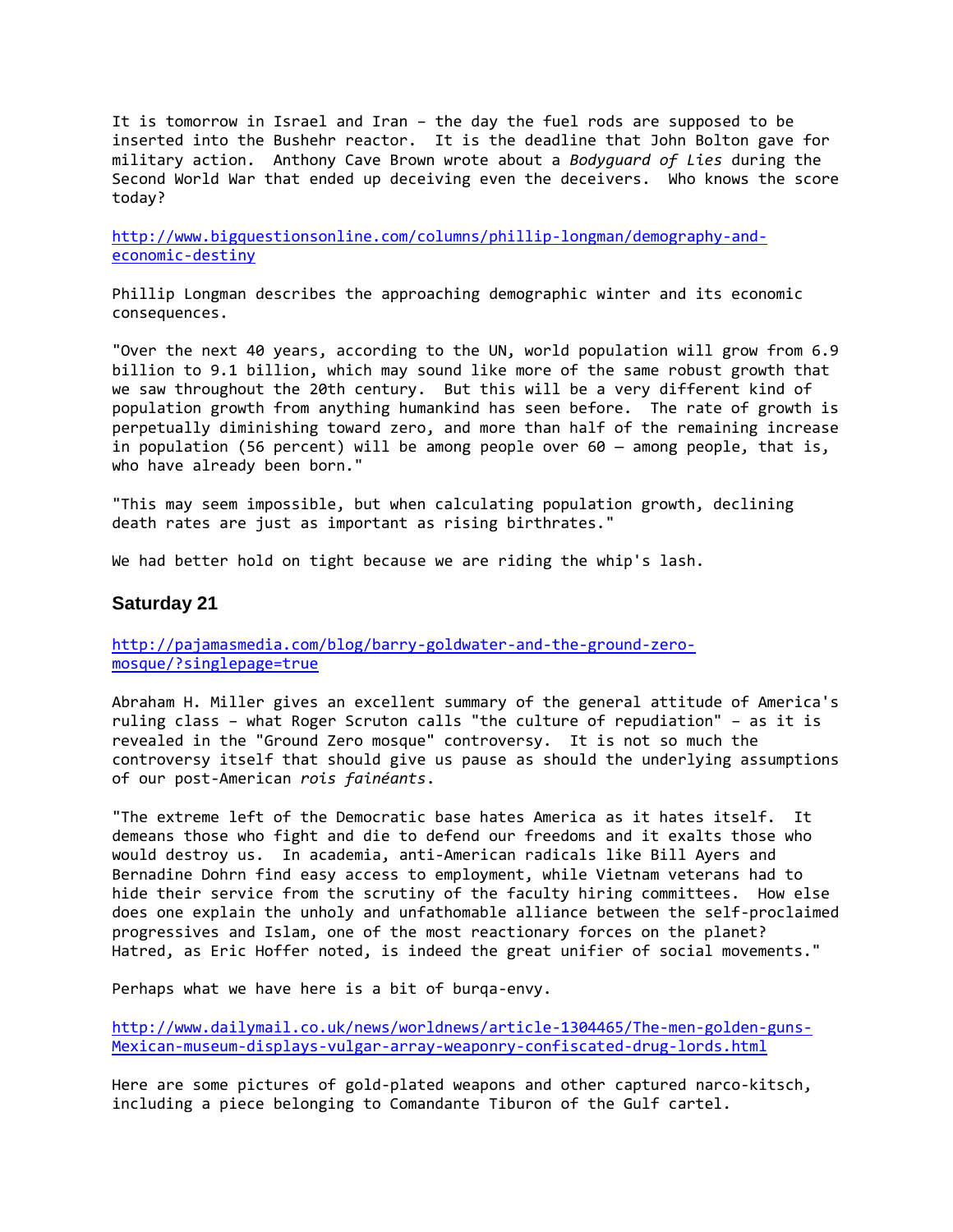[http://www.iwp.edu/news\\_publications/detail/prof-poteat-comments-on-polish-plane](http://www.iwp.edu/news_publications/detail/prof-poteat-comments-on-polish-plane-crash-in-tygodnik-solidarnosc)[crash-in-tygodnik-solidarnosc](http://www.iwp.edu/news_publications/detail/prof-poteat-comments-on-polish-plane-crash-in-tygodnik-solidarnosc)

I missed this piece from a couple of months ago. Eugene Poteat comments on the Polish crash "investigation."

<http://www.brusselsjournal.com/node/4507>

Here is Diana West's column on the Russian "investigation" into the Polish air crash.

#### **Sunday 22**

[http://pajamasmedia.com/blog/returning-from-israel-believing-that-peace-is](http://pajamasmedia.com/blog/returning-from-israel-believing-that-peace-is-possible/?singlepage=true)[possible/?singlepage=true](http://pajamasmedia.com/blog/returning-from-israel-believing-that-peace-is-possible/?singlepage=true)

Ryan Mauro returns from Israel expressing his optimism for peace, noting that Hamas has greater support in the West Bank than in Gaza where it rules, and even less support among Israeli Arabs.

"The biggest obstacle to peace isn't the settlements or any other land dispute. It is the lack of integration with the world that allows extremist forces to poison minds. As the lines of support from the state sponsors of terrorism are severed, you will see things rapidly change as the truth comes to light. The ideology of radical Islam cannot survive without outside subsidies."

"There may be no peace process in the traditional sense of the term, as you cannot accommodate those seeking your destruction, but a process towards peace outside of the official negotiating table is underway. The Israelis I hung out with during my stay, the ones who should be most pessimistic about the prospect for peace, are the most optimistic."

### **Tuesday 24**

[http://blogs.the-american-interest.com/wrm/2010/08/22/rajendra-pachauri-voodoo](http://blogs.the-american-interest.com/wrm/2010/08/22/rajendra-pachauri-voodoo-scientist-and-lone-ranger-of-love/)[scientist-and-lone-ranger-of-love/](http://blogs.the-american-interest.com/wrm/2010/08/22/rajendra-pachauri-voodoo-scientist-and-lone-ranger-of-love/)

Walter Russell Mead gives an entertaining review of a *Bildungsroman* by Al Gore's co-Laureate, Rajendra Pauchari, the recent head of the Intergovernmental Panel on Climate Change who revealed last year that Himalayan glaciers will melt within thirty-five years.

The hero of this Indian bestseller, Sanjay, is a "narcissistic ninny and fop" for whom "[no] new age cliché can be too silly. . . . At one point, a mysterious holy man with a great deal of funding has graduate students wear special tin hats through which they are put in contact with the 'divine'. This is all very scientific, the narrator reassures us; the subjects report on a scale of one to ten how close to the deity they feel and the resulting date is averaged and calculated using the best available statistical methods. The data allows the holy man to determine that, just as the ancient Hindu sages taught, the earth has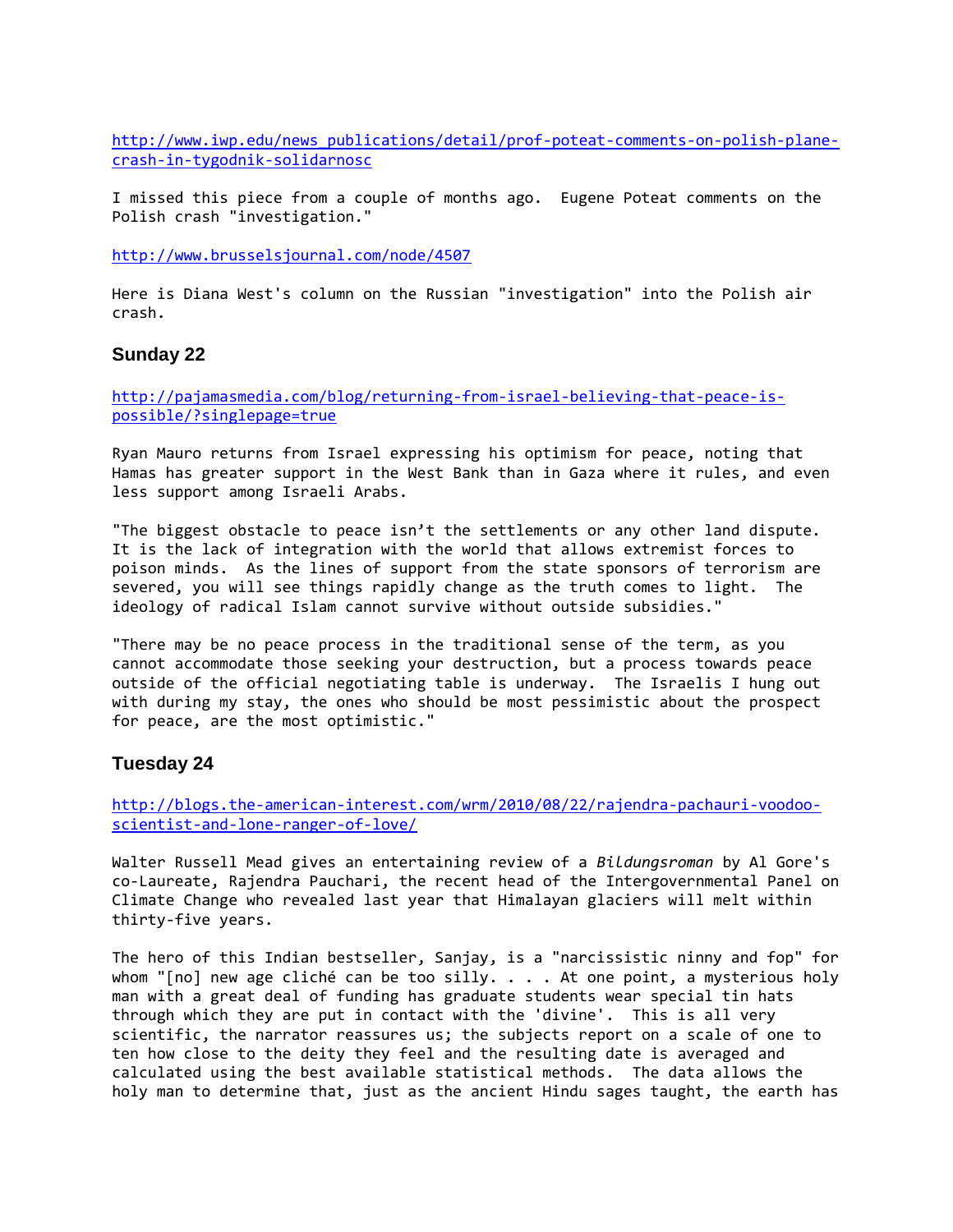specially holy places where the electro-magnetic waves emanating from the divine are felt more strongly than at others."

"In a brief walk on role in the novel, Shirley Maclaine explains about the mountains of Peru and immediately recognizes Sanjay as a kindred spirit and a fellow Great Soul." As one reader's comment puts it, "Pauchari sounds like an excellent case study for Thomas Sowell's Vision of the Anointed." Indeed. It is a good illustration of the Gnosticism that passes for intelligence in our times.

http://www.realclearpolitics.com/articles/2010/08/24/medical care facts and fable [s\\_106865.html](http://www.realclearpolitics.com/articles/2010/08/24/medical_care_facts_and_fables_106865.html)

In a review of *The Truth About ObamaCare* by Sally Pipes, Thomas Sowell summarizes some inconvenient truths about American health care.

"She cites a study by Professors Ohsfeldt and Schneider at the University of Iowa, which shows that, if you leave out people who are victims of homicide or who die in automobile accidents, Americans live longer than people in any other Western country."

"Doctors do not prevent homicides or car crashes. In the things that doctors can affect, such as the survival rates of cancer patients, the United States leads the world."

"Americans get the latest pharmaceutical drugs, sometimes years before those drugs are available to people in Britain or in other countries where the government runs the medical system. Why? Because the latest drugs cost more and it is cheaper to let people die."

"The media have often said that we have higher infant mortality rates than other countries with government medical care systems. But we count every baby that dies and other countries do not. If the media don't tell you that, so much the better for ObamaCare."

[http://io9.com/5616498/ultraviolet-light-reveals-how-ancient-greek-statues](http://io9.com/5616498/ultraviolet-light-reveals-how-ancient-greek-statues-really-looked)[really-looked](http://io9.com/5616498/ultraviolet-light-reveals-how-ancient-greek-statues-really-looked)

Ultraviolet light and spectroscopy are helping art historians reconstruct the original colors of Greek sculptures.

#### **Wednesday 25**

[http://www.atimes.com/atimes/Middle\\_East/LH26Ak03.html](http://www.atimes.com/atimes/Middle_East/LH26Ak03.html)

Mir Hossein Mousavi is threatening to reveal some of the Iranian regime's secrets from when he was prime minister in the late 1980s. The ousted first president, Abolhassan Banisadr, who has seen Mousavi's 1989 resignation letter, believes Mousavi's life is in danger.

<http://www.investors.com/NewsAndAnalysis/Article.aspx?id=459224>

Jim Wallis: the post-American pastor to the post-American president.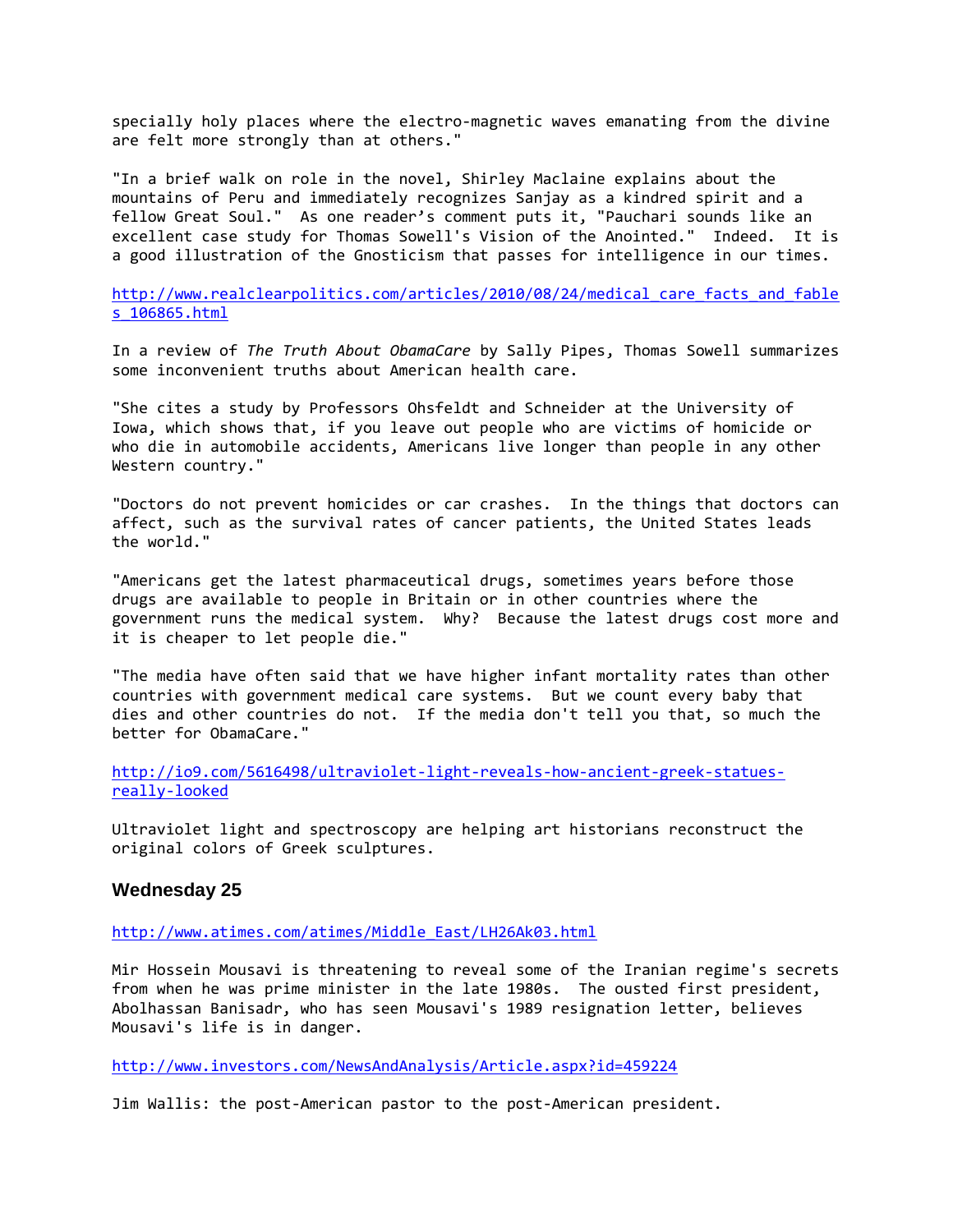[http://pajamasmedia.com/ronradosh/2010/08/23/rauf-and-the-state](http://pajamasmedia.com/ronradosh/2010/08/23/rauf-and-the-state-department/?print=1)[department/?print=1](http://pajamasmedia.com/ronradosh/2010/08/23/rauf-and-the-state-department/?print=1)

Ron Radosh places Imam Rauf and his Cordoba Initiative under close scrutiny. Near the outset, he cites a piece Rauf wrote last summer for the *Huffington Post*, which is also quoted by Christopher Hitchens in a recent article. Rauf recommends that President Obama "should say his administration respects many of the guiding principles of the 1979 revolution – to establish a government that expresses the will of the people; a just government, based on the idea of Vilayet-i-faqih, that establishes the rule of law."

Hitchens offers a guide for the perplexed: "Vilayet-i-faqih is the special term promulgated by Ayatollah Ruhollah Khomeini to describe the idea that all of Iranian society is under the permanent stewardship (sometimes rendered as guardianship) of the mullahs. Under this dispensation, 'the will of the people' is a meaningless expression, because 'the people' are the wards and children of the clergy. It is the justification for a clerical supreme leader, whose rule is impervious to elections and who can pick and choose the candidates and, if it comes to that, the results. It is extremely controversial within Shiite Islam. (Grand Ayatollah Sistani in Iraq, for example, does not endorse it.) As for those numerous Iranians who are not Shiites, it reminds them yet again that they are not considered to be real citizens of the Islamic Republic."

This doctrine is nothing more or less than an Islamic version of Rousseau's general will, as contrasted with what Rousseau called "the will of all" – what is here termed "the will of the people." Khomeini's vilayet-i-faqih is yet another incarnation of the paternalism that is so dear to every Leftist heart. Rousseau's general will is an intellectual ancestor to the notion of "the best interests of the child" first promulgated in the mid-1970s. The beauty of all such ideas is that they require the services of a professional priesthood. The general will, of course, is to be understood whatever is in "the best interests of the people" – if only the people knew what is best for them. But never fear; help is on the way. "We are from the government; we are here to help." The whole idea is well-summarized in the opening of P. J. O'Rourke's review of Hillary Clinton's It Takes a Village: "It takes a village to raise a child. Washington is the village. You are the child." <http://www.prospectmagazine.co.uk/1996/04/ittakesavillageidiot/>

### **Thursday 26**

[http://pajamasmedia.com/richardfernandez/2010/08/25/fair-to-see-yet-doomed-to](http://pajamasmedia.com/richardfernandez/2010/08/25/fair-to-see-yet-doomed-to-die/)[die/](http://pajamasmedia.com/richardfernandez/2010/08/25/fair-to-see-yet-doomed-to-die/)

Who knew? It appears that Popeye's friend Wimpy ("I'll gladly pay you Tuesday for a hamburger today") planted his flag in the DC Tidal Basin back in the 30s and has ever since been cutting new channels to and through the Treasury!

Richard Fernandez, who compares our plight with that of Adm. Graf von Spee, gets it exactly right: "The effect of a recession or depression on the deficit would be to reduce the taxation power of government, once again making it necessary for them to borrow to meet their promised entitlements and service the debt. This